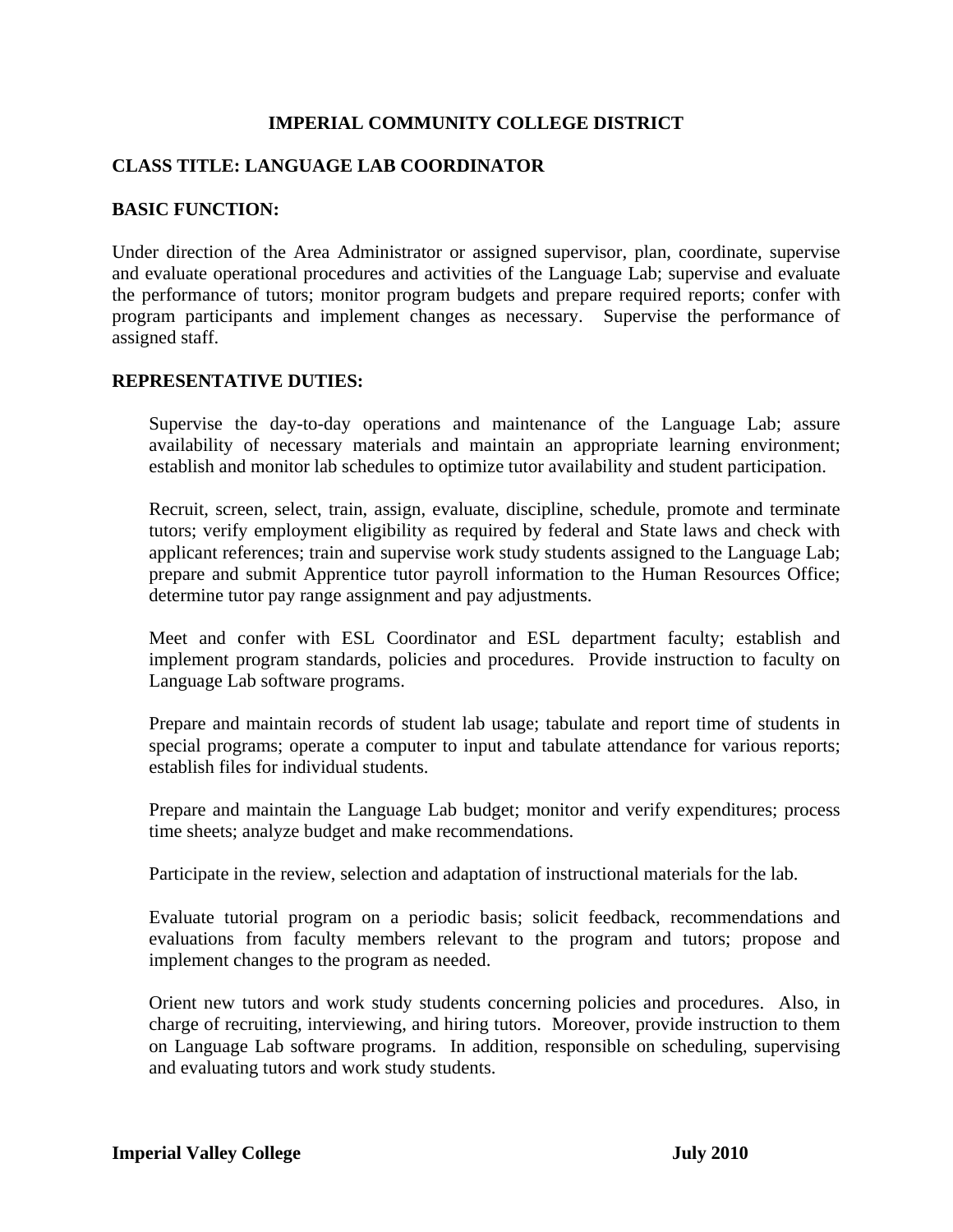## **LANGUAGE LAB COORDINATOR (Continued) Page 2**

Operate, demonstrate and assure proper operation of lab equipment including computer and printers, tape players, copier and calculator.

Train and provide work direction and guidance to assigned staff and student assistants. Monitor work methods and progress; assign and review work and participate in the selection of new personnel as assigned.

Schedule and conduct lab tours and travel to other locations to evaluate lab operations.

Assist Library personnel as needed.

Perform related duties as assigned.

## KNOWLEDGE AND ABILITIES:

### KNOWLEDGE OF:

Philosophy and objectives of tutorial services.

Principles of human relations and behavior.

Effective instructional methods used to assist students in developing reading and writing skills.

Operation of computer terminals and applicable software packages including word processing, spreadsheet and data base management programs.

Community college curriculum and the types of educational activities and techniques used in various classes.

Correct oral and written usage of English and a designated second language.

Budget preparation and control.

Interviewing techniques used to elicit information concerning student needs and academic problems.

Principles and practices of training and supervision.

Recordkeeping techniques.

Interpersonal skills using tact, patience and courtesy.

#### ABILITY TO:

Plan, coordinate, supervise and evaluate operational procedures and activities of the Language Lab program.

Communicate effectively with students, faculty and staff.

Establish and maintain cooperative and effective working relationships with others.

Analyze situations accurately and adopt an effective course of action.

Operate a computer to maintain records and generate reports.

Learn department and program objectives and goals.

Communicate effectively orally and in writing in both English and Spanish.

Meet schedules and time lines.

Maintain records and prepare reports.